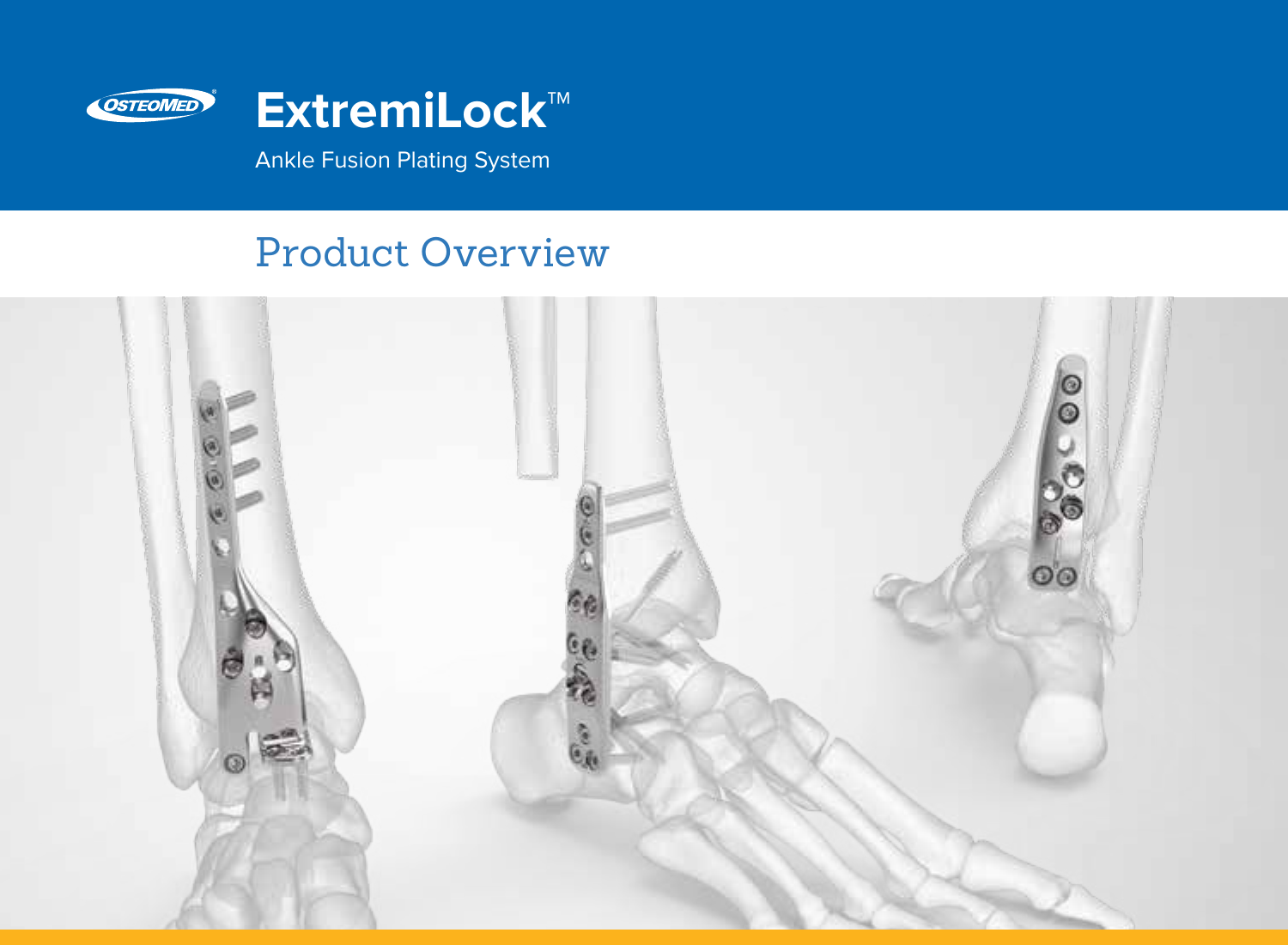

## OsteoMed® ExtremiLock™ Ankle Fusion Plating System

The OsteoMed ExtremiLock Ankle Plating System provides a comprehensive solution for ankle fractures and ankle fusion management.

The Ankle Fusion Plating System includes anatomically contoured anterior, posterior, and lateral fusion plates to address TT (tibiotalar) and TTC (tibiotalocalcaneal) arthrodesis. The plates feature universal holes that accept 3.5 mm and 4.0 mm locking, nonlocking, and variable angle locking screws and 4.0 mm fully threaded cannulated screws. An ExtremiFix™ 5.5 mm partially threaded cannulated screw can be used in the Lateral Fusion Plate for tibiotalar compression through the 5.5 mm anatomic transfixation hole.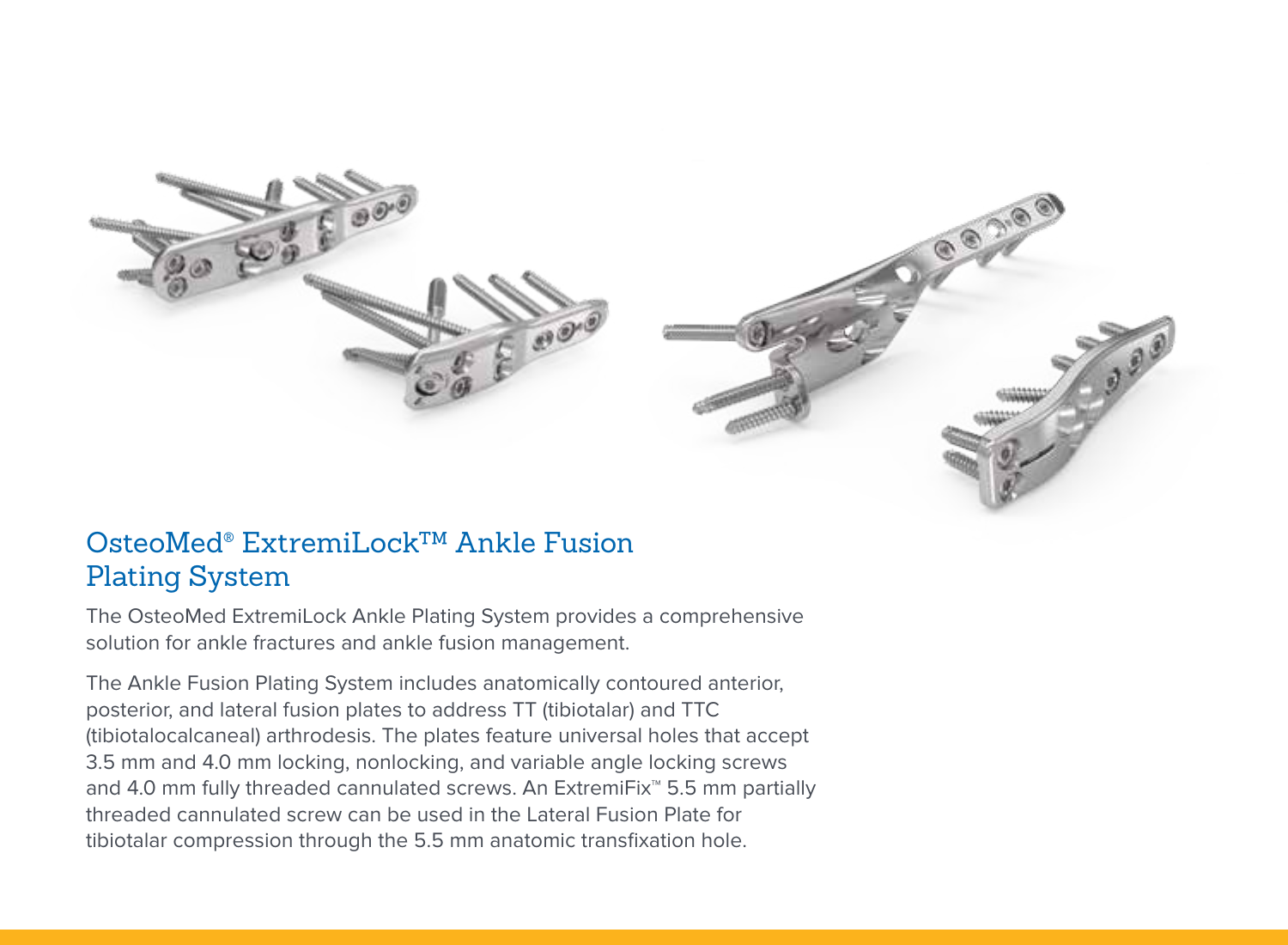

## Anterior and Posterior Fusion Plates

#### **Universal Screw Holes**

3.5 mm and 4.0 mm cortical locking and nonlocking screws available for patient specific fixation

#### **Anterior Fusion Plate**

The ExtremiLock Ankle Fusion Plating System includes left and right Anterior Fusion Plates. The plates feature multiple tibiotalar fixation options, angled locking capability, compression holes, a bulleted tip to facilitate plate insertion, and an anatomic shape plate

#### **Posterior Fusion Plate**

The ExtremiLock Ankle Fusion Plating System includes a universal Posterior Fusion Plate. The plates are made from titanium alloy and accommodate 3.5 mm and 4.0 mm locking, nonlocking, and variable angle locking screws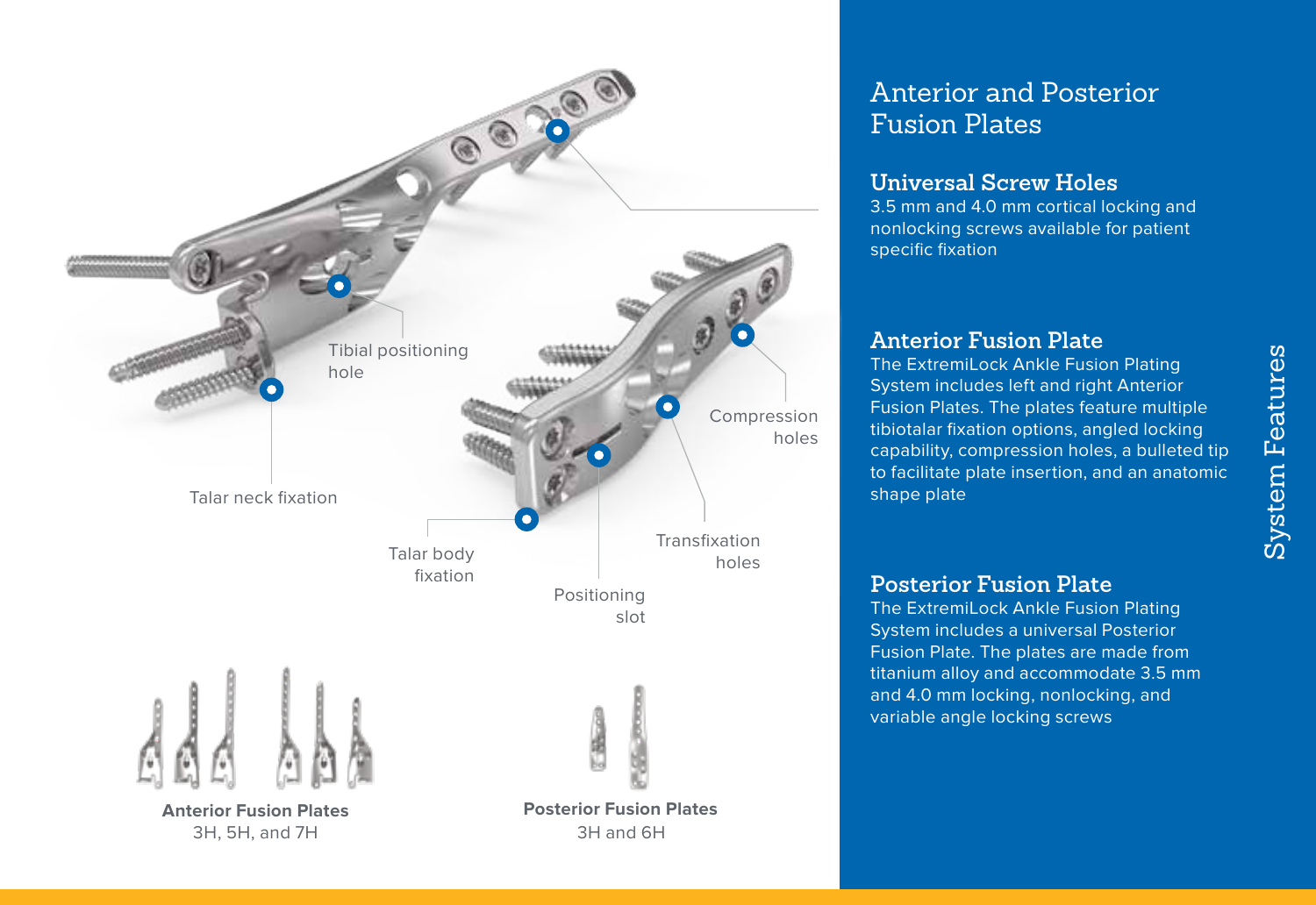## Lateral Tibiotalar (TT) Fusion Plate

#### **Multiple Compression Options**

Oblong holes, transfixation holes, and an anatomic transfixation 5.5 mm lag screw compression hole designed to cross the arthrodesis site within the plate

#### **Low-Profile**

Tapered proximal tip and solid low-profile design eases percutaneous insertion and minimizes soft tissue irritation

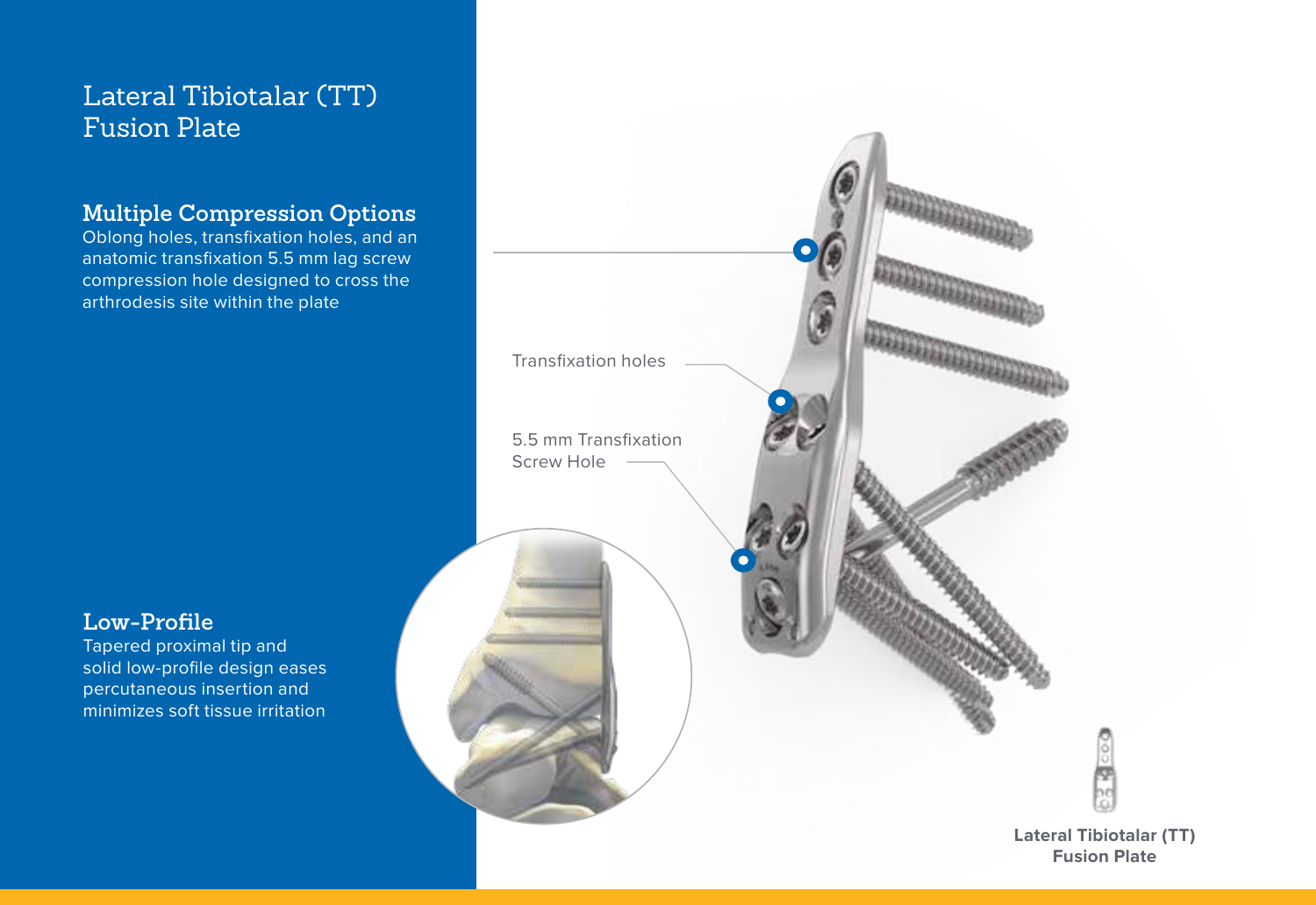

## Lateral Tibiotalocalcaneal (TTC) Fusion Plate

#### **Universal Screw Holes**

3.5 mm and 4.0 mm cortical locking and nonlocking screws available for patient specific fixation

#### **Multiple Compression Options**

Oblong holes, transfixation holes, and an anatomic transfixation 5.5 mm lag screw compression hole designed to cross the arthrodesis site within the plate

### **Low-Profile**

Tapered proximal tip and solid low-profile design eases percutaneous insertion and minimizes soft tissue irritation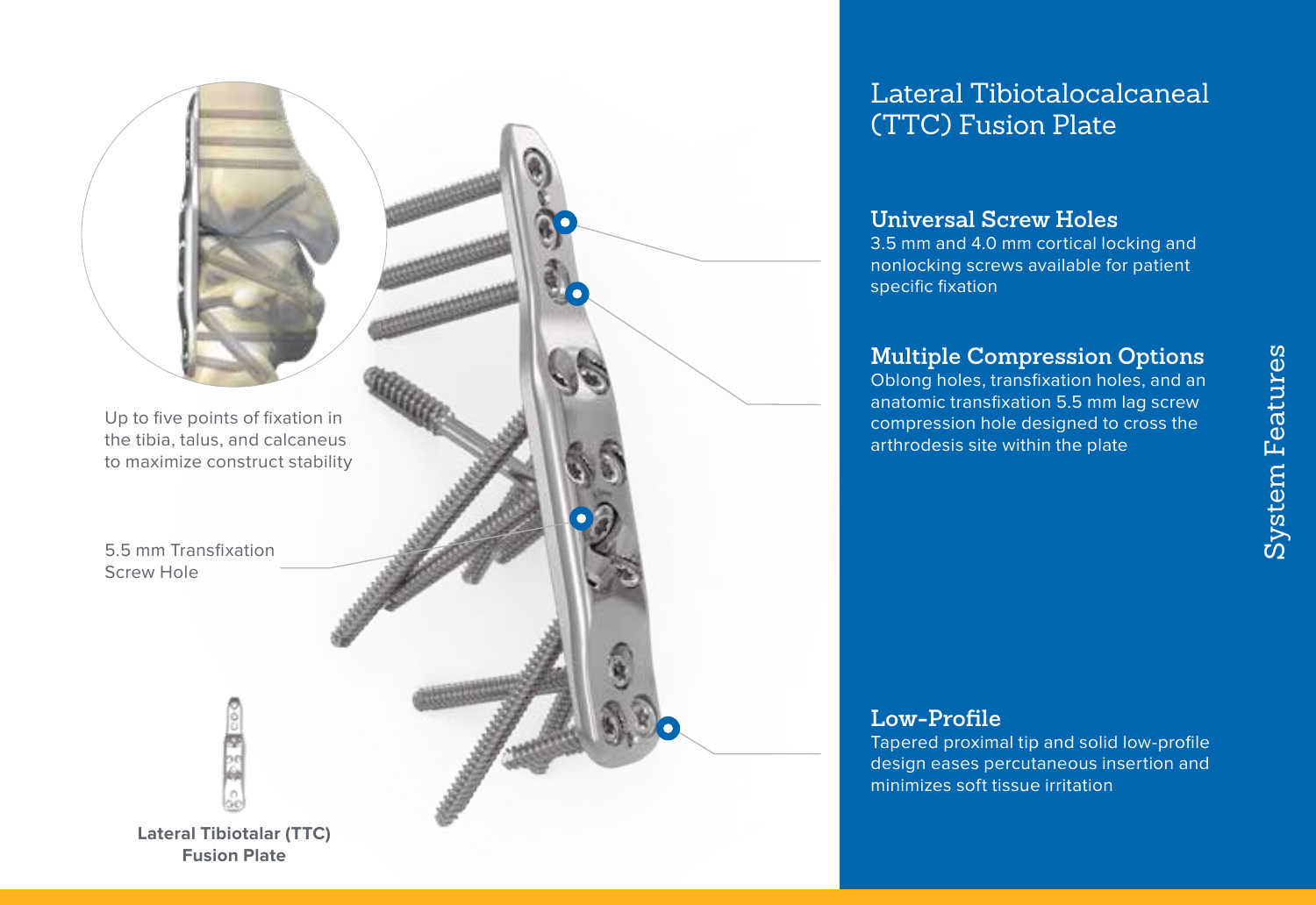#### **ExtremiLock™ Ankle Fusion Plating System**

The Ankle Fusion Plates are housed within the ExtremiLock Ankle Fusion Module which resides at the bottom of the ExtremiLock Ankle Plating System tray

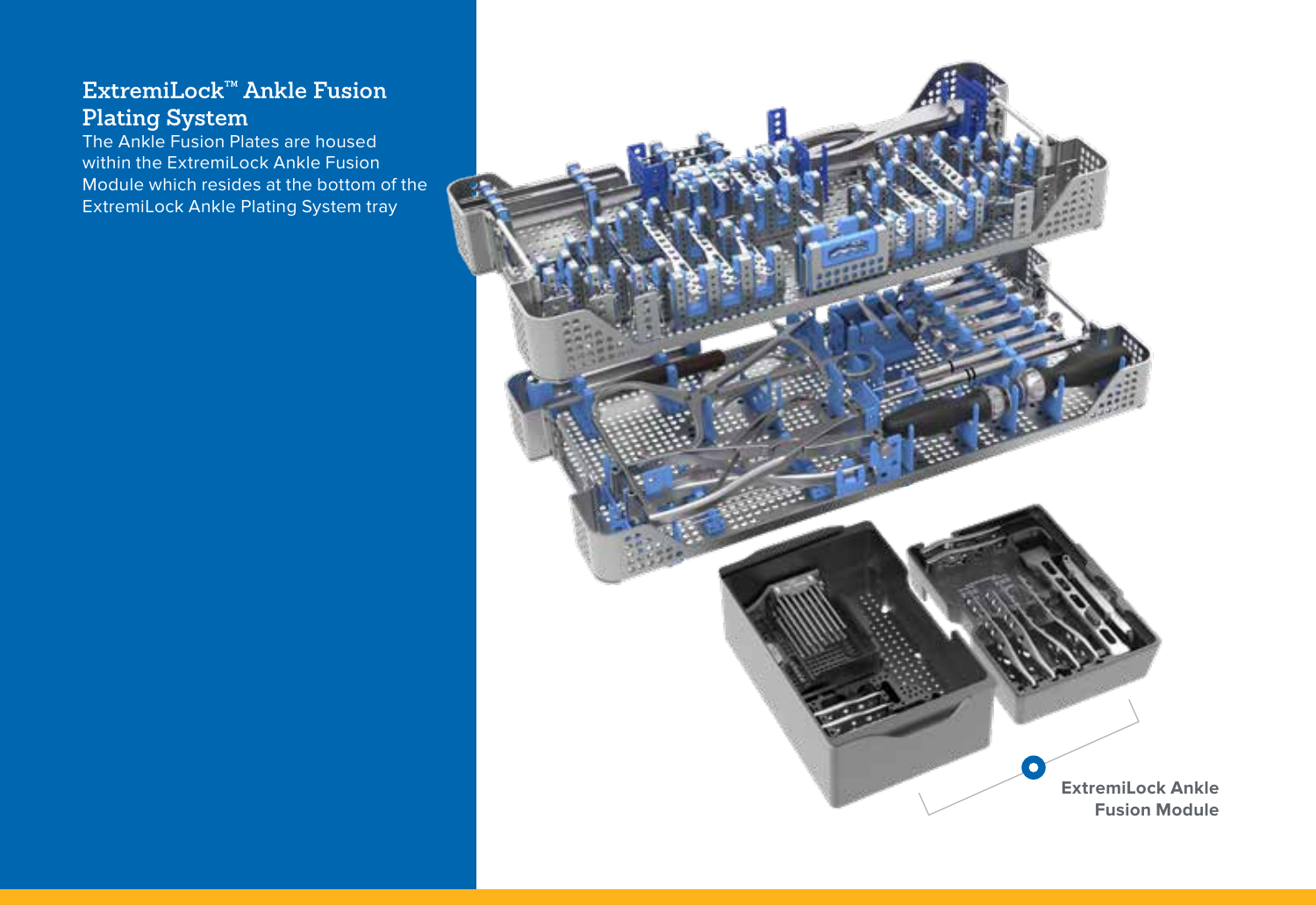

## Screw Features

#### **Cannulated Screws**

The ExtremiLock™ Ankle Fusion Plating System features double lead screw technology and provides surgeons with a broad range of screw fixation options. All screws are made from titanium alloy and include: 3.5 mm and 4.0 mm cortical locking and nonlocking screws, as well as 4.0 mm cancellous nonlocking cannulated screws.

#### **Locking Screws**

Locking screws can be locked on-axis with the plate threads or +/- 20º of variable angled locking in any direction (40º conical). Screws can be locked and unlocked up to three times without sacrificing the integrity of the plate/screw interface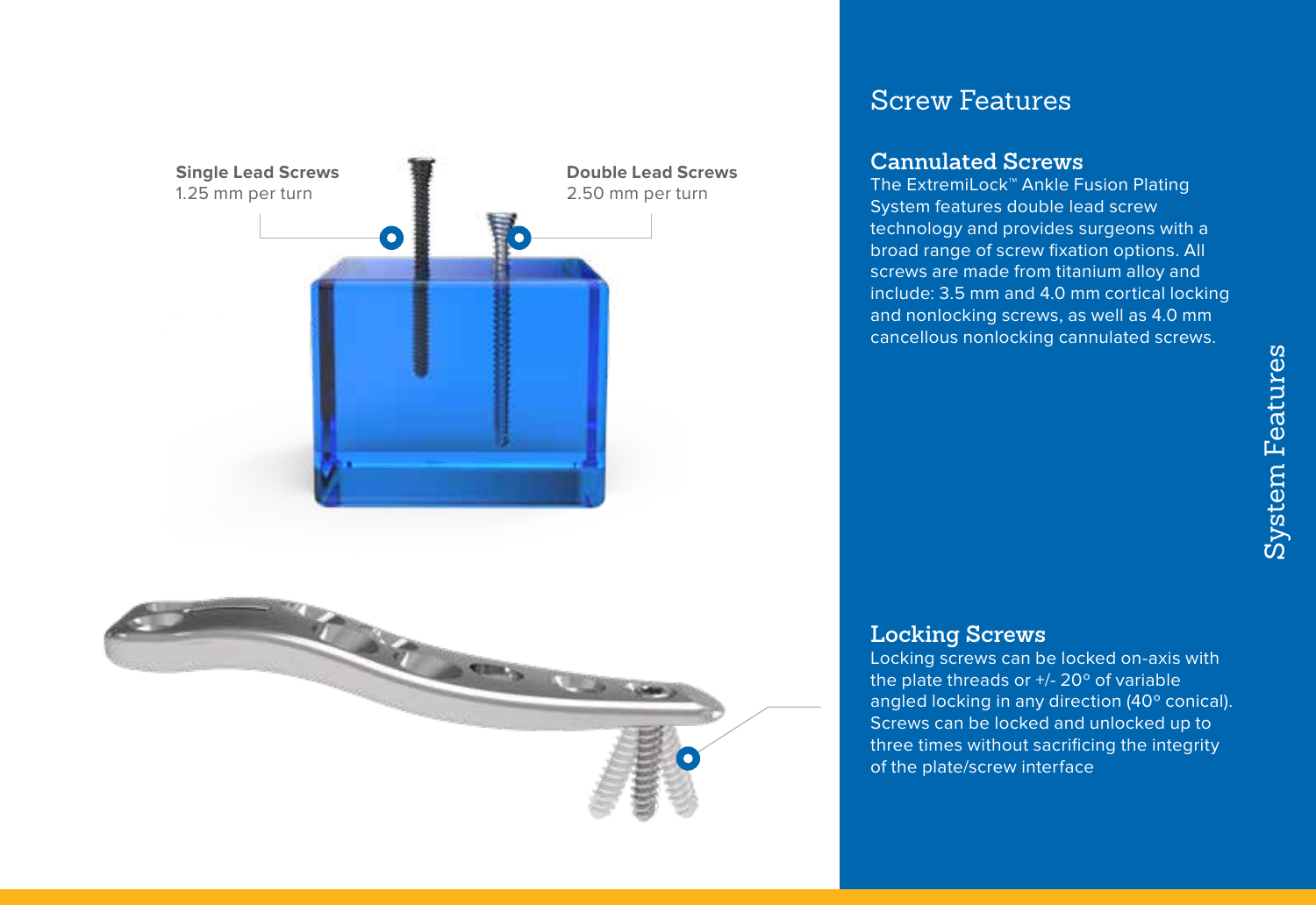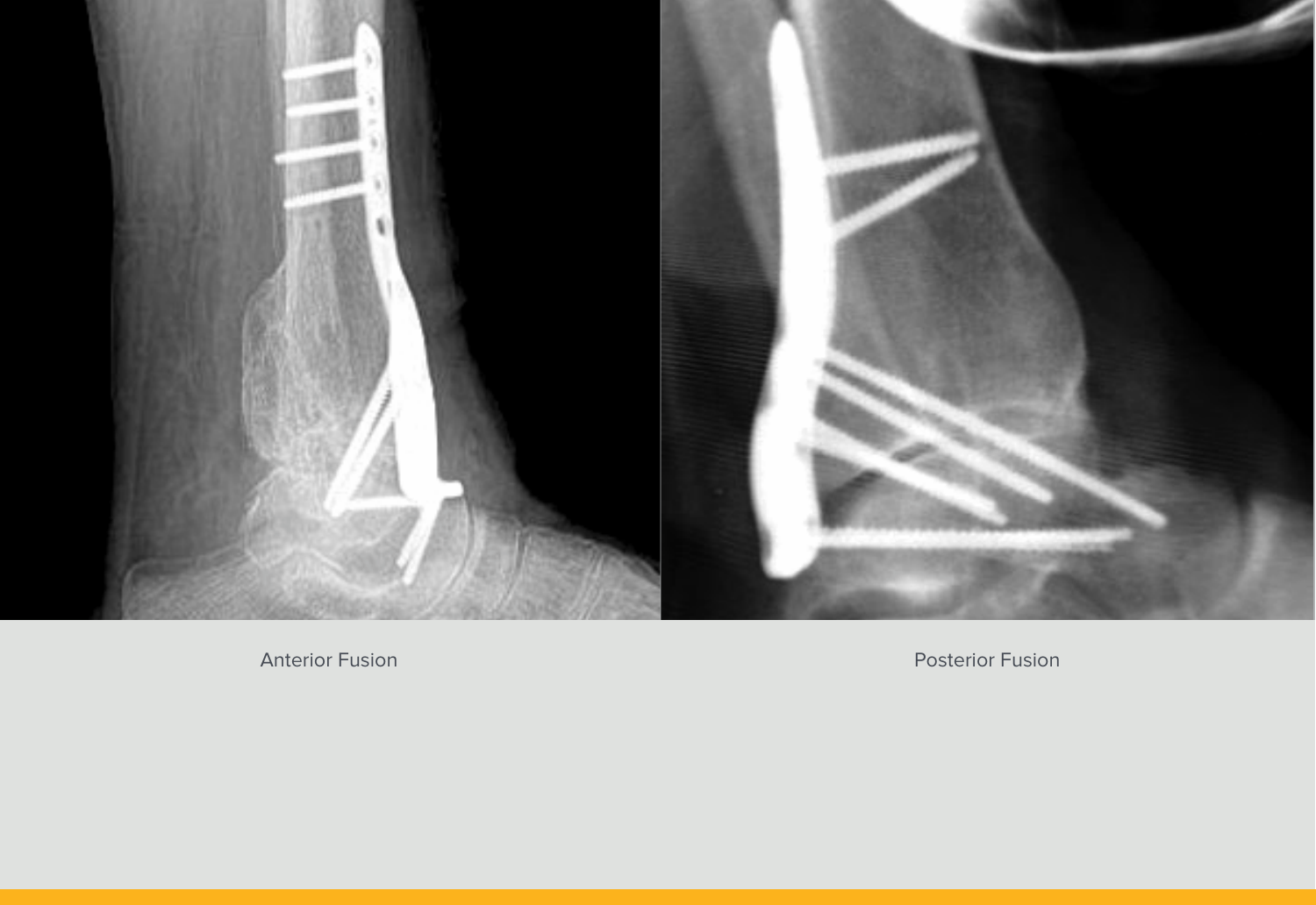

Lateral Tibiotalar (TT) Fusion Lateral Tibiotalocalcaneal (TTC) Fusion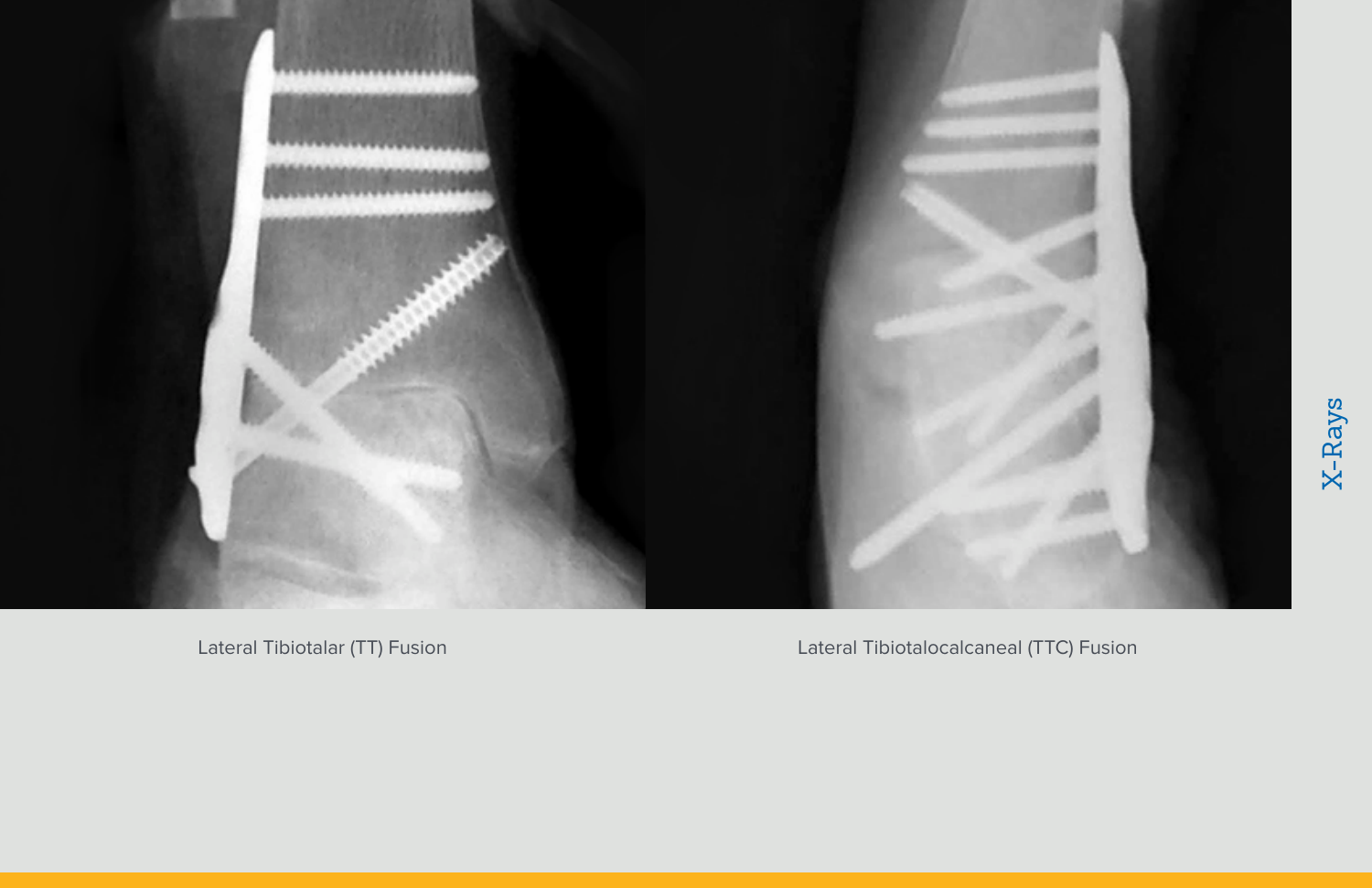

Lateral (TT & TTC) Fusion Plate Surgical Technique







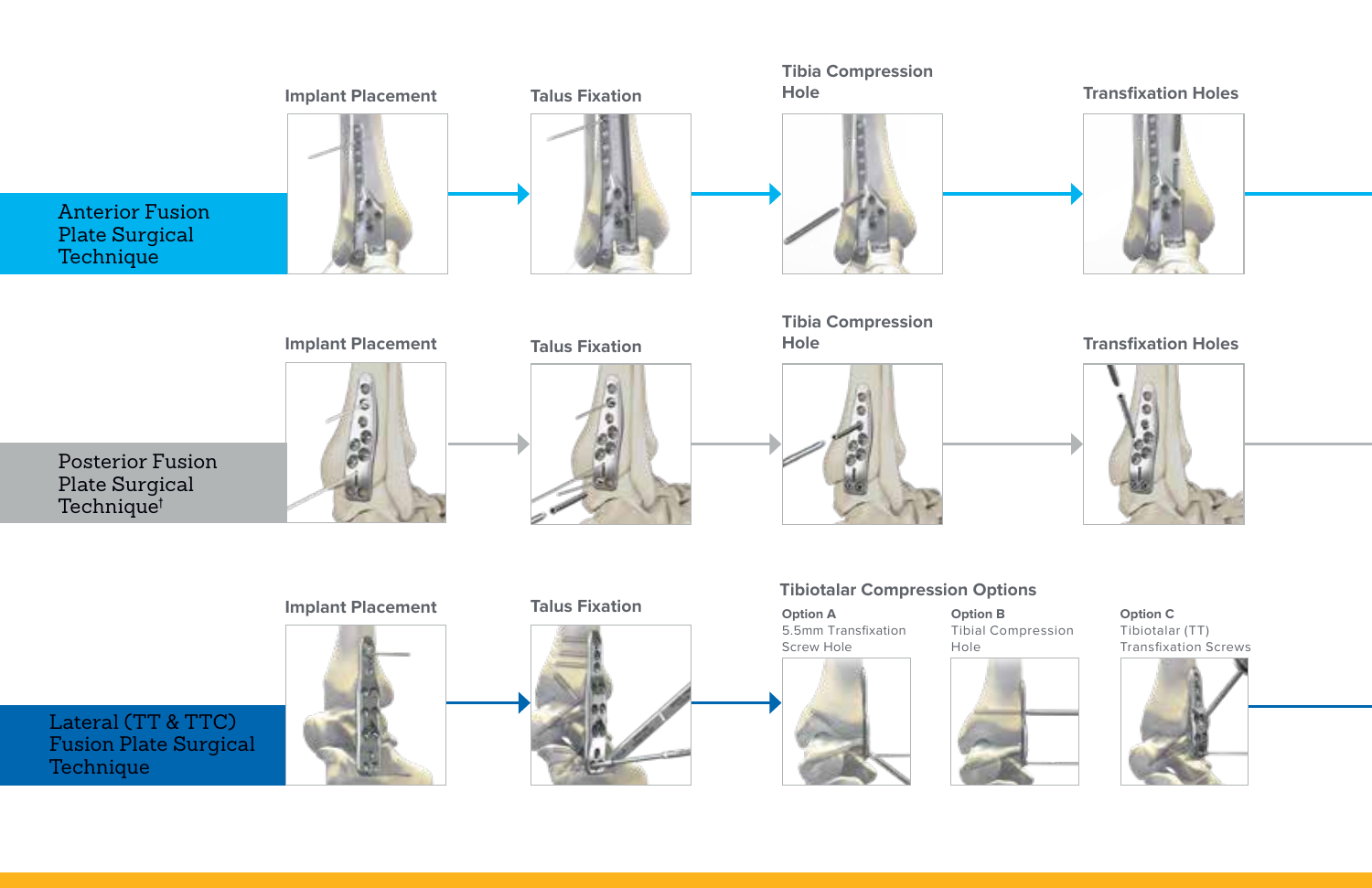**Tibial Positioning Hole** 





**Final Anterior Fusion Plate Construct**





For reference only. For full surgical instructions, see the current ExtremiLock™ Ankle Fusion Plating System Surgical Technique (030-1906)